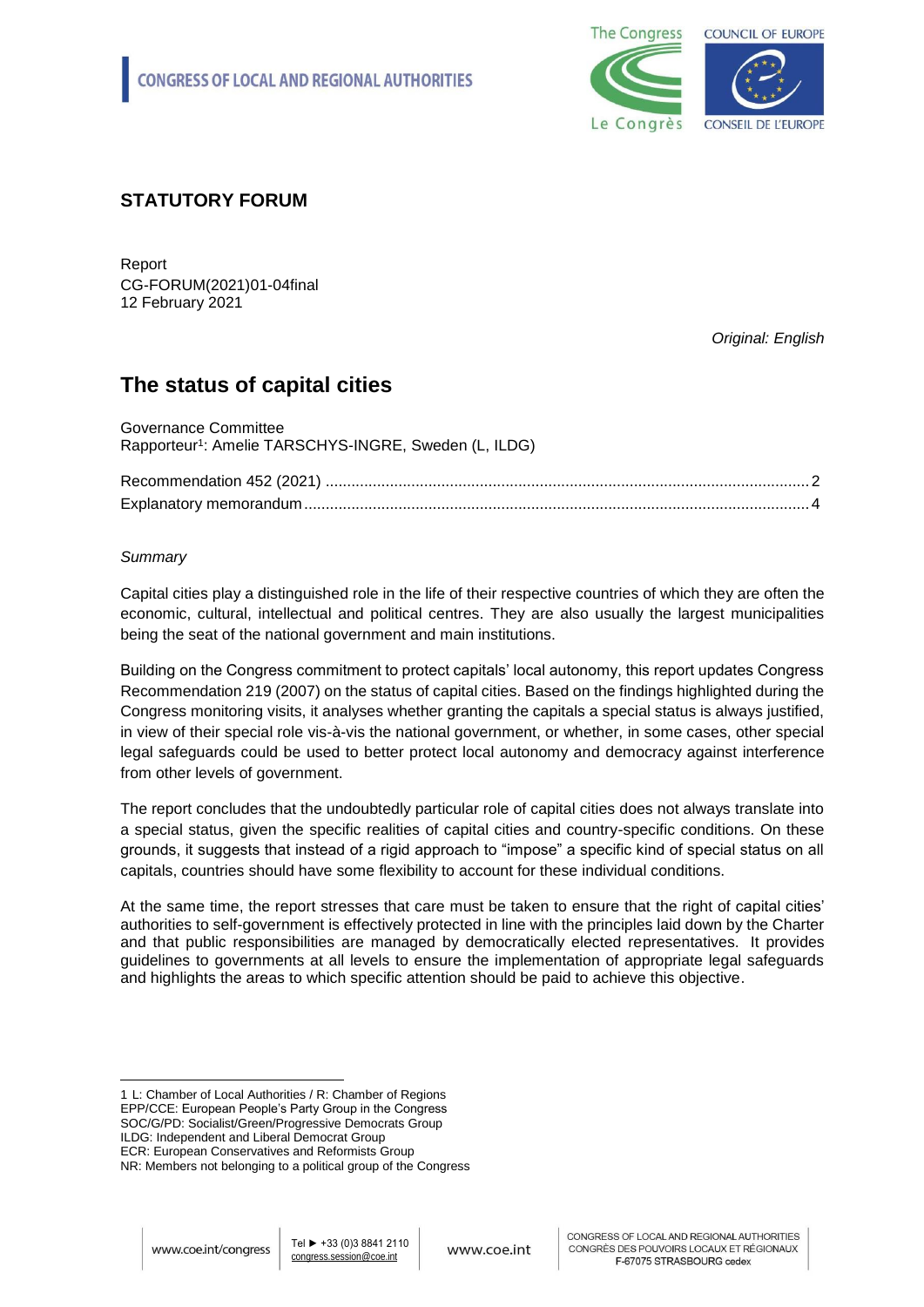# <span id="page-1-0"></span>**RECOMMENDATION 452 (2021)<sup>2</sup>**

1. The Congress of Local and Regional Authorities of the Council of Europe (hereinafter "the Congress") refers to:

a. Article 2, paragraph 1.b, of the Charter of the Congress appended to Statutory Resolution CM/Res(2020)1, stipulating that one of the aims of the Congress is "to submit proposals to the Committee of Ministers in order to promote local and regional democracy";

b. Rule 23, paragraph 1.c of the Rules and Procedures of the Congress on Distribution of matters to committees and working groups, stipulating that "The Bureau of the Congress must consider all:" (…)"c. proposals, including proposals for reports, events or other activities) presented by a committee or working group";

c. The priorities of the Congress for 2017-2020, in particular related to enhancing the quality of local and regional democracy;

d. Congress Recommendation 133 (2003) on management of capital cities;

e. Congress Recommendation 219 (2007) on the status of capital cities;

f. The additional Protocol to the European Charter of Local Self-Government on the right to participate in the affairs of a local authority (CETS No. 207) opened to signature on 16 November 2009;

g. Recommendation CM/Rec(2018)4 of the Committee of Ministers to member States on the participation of citizens in local public life, adopted on 21 March 2018;

h. The sustainable Development Goals (SDG) of the United Nations 2030 Agenda for Sustainable Development, in particular Goal 11 on sustainable cities and communities.

2. The Congress points out that:

*a.* Capital cities are usually demographic, cultural, economic and political centres of their countries and this may entail both positive and negative implications for their autonomy.

*b.* The undoubtedly specific role of capital cities does not always translate into a special status. Where granted, this status may take different forms, depending on a great variety of factors.

*c.* Instead of a rigid approach intending to "impose" a specific kind of special status on all capitals, states should have some margin of appreciation to take into account country-specific conditions while setting up and implementing appropriate legal safeguards to protect their capitals' local autonomy and address changing trends in central-local relations. This flexibility should, however, be matched with strict compliance with the principles laid down by the Charter, in particular with regard to consultation with the local authorities concerned as set out in Article 4.6.

*d.* Establishing special legal safeguards is vital for protecting the local autonomy of capital cities given their extraordinary political role vis-à-vis the national government. Capitals are particularly vulnerable to political conflicts that may arise from the inherent physical proximity of the administration of a capital city with the national government, notably in cases where they have different political affiliations.

3. In light of the above, the Congress invites the governments and parliaments of member States to:

*a.* promote a better understanding of the role of a capital city as a symbol of the whole country and of their specific realities. Even if capitals obviously share certain challenges with other cities, their capital functions give them a central position on a national and sometimes also international scale with regard to several spheres such as politics, the economy and culture.

<sup>2</sup> Debated and adopted by the Statutory Forum on 12 February 2021 (see Document [CG-FORUM\(2021\)01-04,](CG-FORUM(2021)01-04_EN_status%20of%20capital%20cities.docx) explanatory memorandum), rapporteur: Amelie TARSCHYS-INGRE, Sweden (L, ILDG).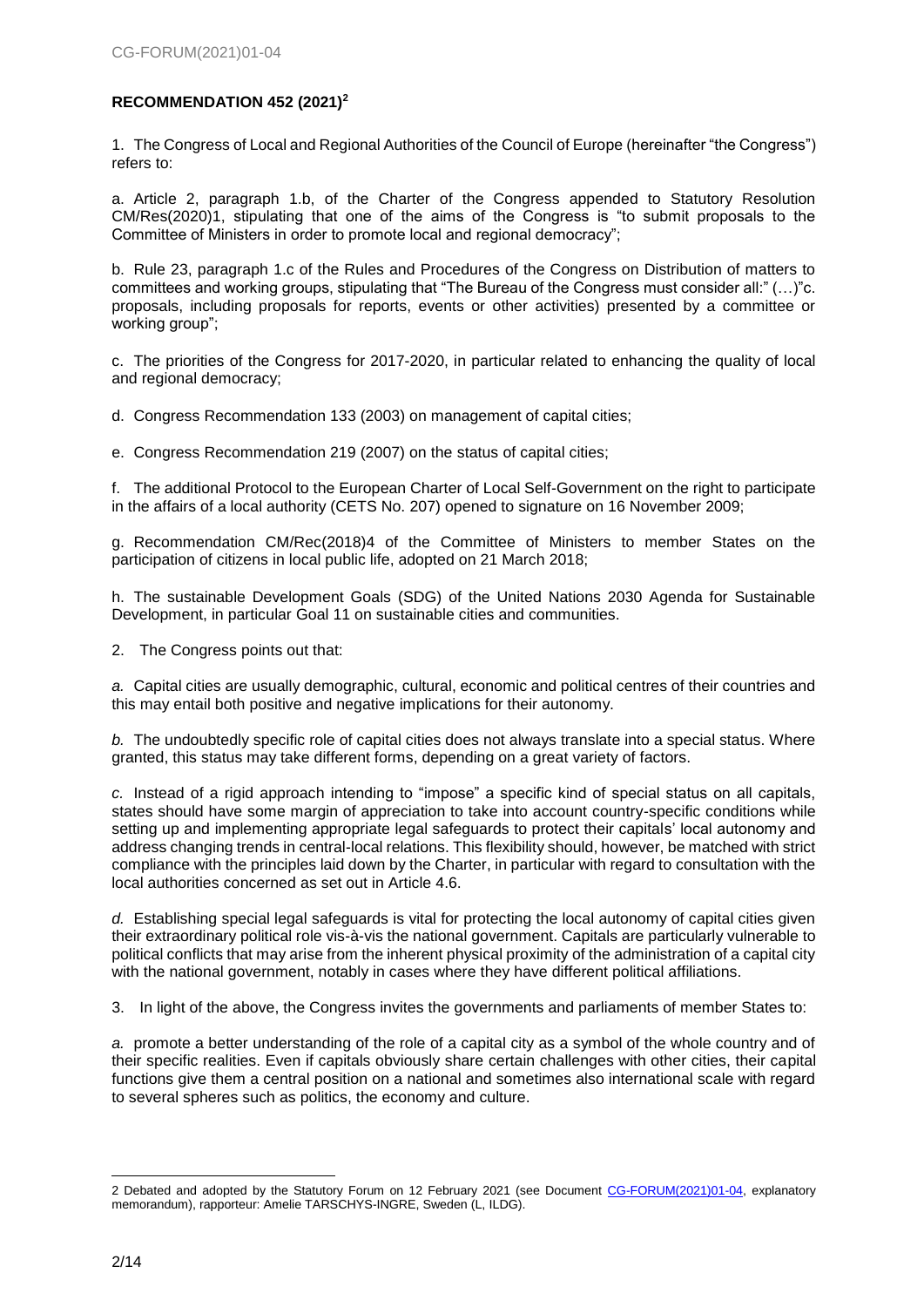*b.* provide substantial procedural safeguards to guarantee capital cities' autonomy and minimise the risk of interference from other levels of government. This should be done in conformity with the Charter and, with a special focus on the following critical areas:

i. with regard to capital city administration:

- introduce an elected citywide administration in capitals as a legal safeguard to represent and promote their specific interests and to this end, refrain from splitting the capital's territory into a number of municipalities. The need to have "small" local authorities close to the people is not incompatible with an elected citywide administration, as it can equally be fulfilled by establishing districts as internal subdivisions;

- make sure that local elections are held in accordance with the national legal framework and in conformity with international standards for fair and free elections;

ii. with regard to competences:

- divide the responsibilities between the capital city, the city districts (where applicable) and the higher levels of government, in line with the subsidiarity principle enshrined in Article 4.3 of the Charter;

- consider setting up an administrative system comprising elected district authorities with competences clearly delineated from those of the city-wide administration, in line with the principle of subsidiarity with a view to ensuring effective management (advisable, under the Charter, in particular for larger capital cities);

iii. with regard to financial resources:

- ensure adequate financial resources both to the capital cities and their districts (where applicable);

- consider the compensation of capital cities for additional expenditure arising from carrying out the specific functions of a capital city;

match capital cities' tasks and responsibilities with concomitant funding;

- ensure that capital cities have adequate revenue-generating capacities, including through local taxes, and benefit from adequate financial transfers in order to shield them from the risk of underfunding;

iv. with regard to intergovernmental co-operation:

- formalise the co-operation of capital cities both horizontally, with neighbouring municipalities, and vertically, with higher levels of government (including the regional tier where applicable);

- ensure that the national and/or regional supervisory powers are appropriately counterbalanced by co-operation and consultation mechanisms, as set out in Article 4.6 of the Charter, to avoid potential conflicts linked to "political cohabitation" between the capital and the national government, especially in case of different political affiliations;

- consider establishing or reinforcing special bilateral channels for co-operation between capital cities and the national government when the specific interests of capitals cannot be effectively represented by local government associations;

v. with regard to citizens' participation:

- bring public affairs, as a necessary complement to intergovernmental relations, closer to the people by creating an enabling environment for local authorities to apply a wide range of mechanisms to increase citizens' participation in local decision making, including by making use of new information and communication technologies and deliberative democracy tools.

*c.* In the case of opting for a general special status of a capital city, ensure that the decision-making process and its implementation strictly comply with the principles enshrined in the Charter.

4. The Congress calls on the Committee of Ministers and the Parliamentary Assembly of the Council of Europe to take account of this recommendation and the accompanying explanatory memorandum in their activities relating to Council of Europe member States.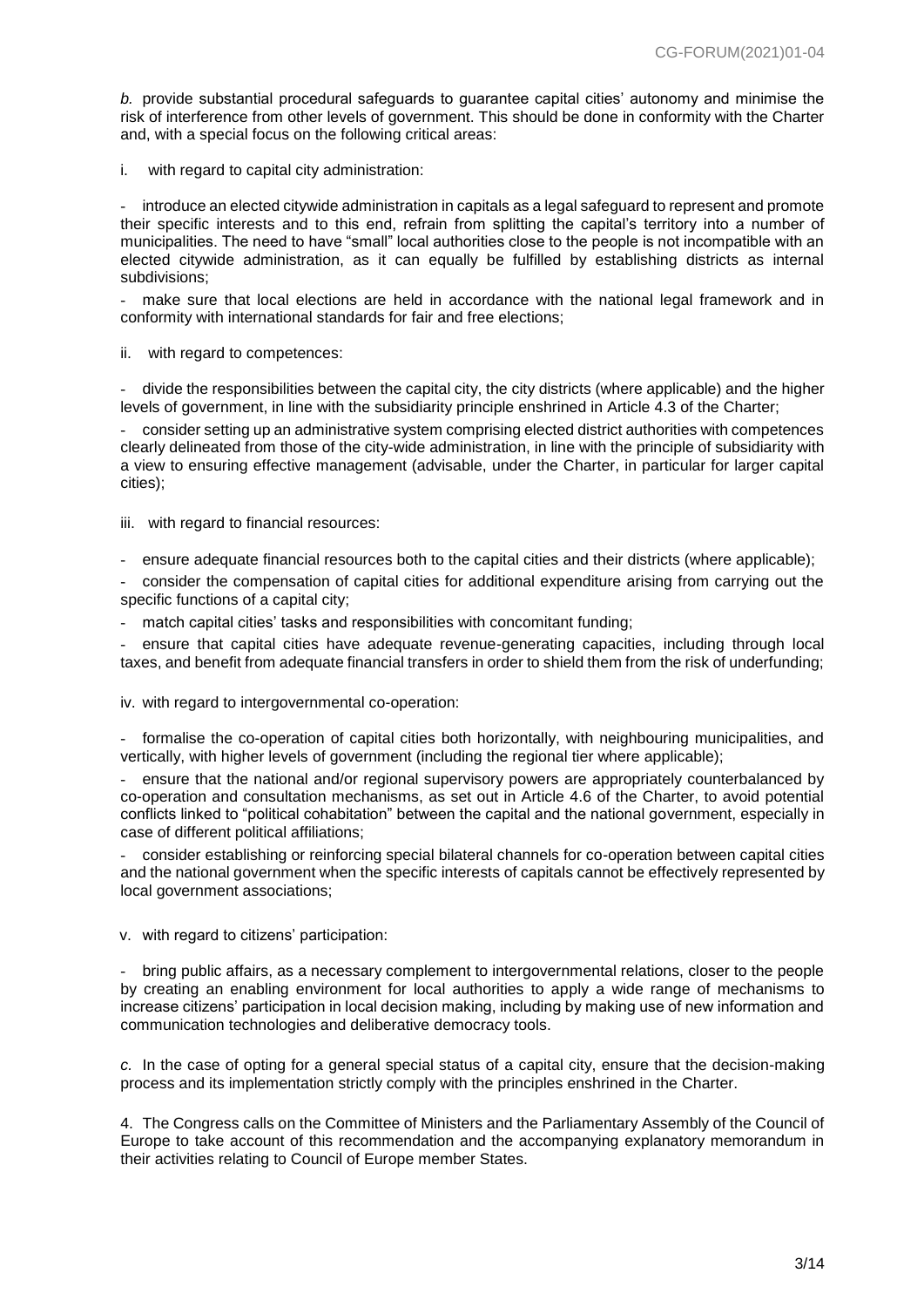# <span id="page-3-0"></span>**EXPLANATORY MEMORANDUM**

Table of contents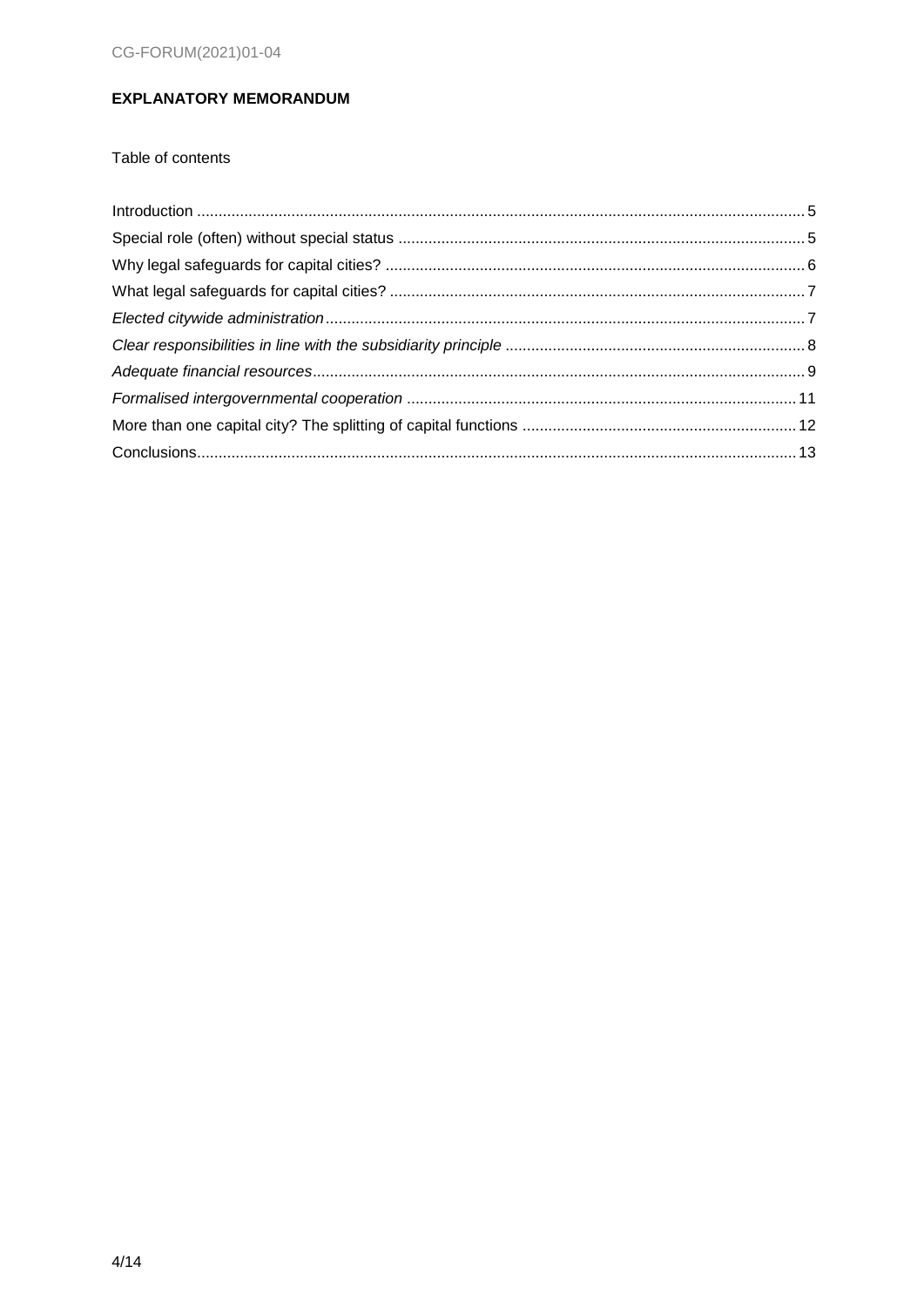#### <span id="page-4-0"></span>**Introduction<sup>3</sup>**

1. Capital cities very much epitomise the national government. If the latter acts, then this action is often linked in political and media jargon to the capital. It is then said that "Paris raised taxes" or "Warsaw introduced a new policy". Beyond this symbolic function, capital cities are also special in many other ways, as they have specific burdens to carry but also enjoy certain specific benefits. This raises the fundamental question whether and to what extent capitals shall be granted, in view of their special role, special legal safeguards that better protect local autonomy and democracy against interference from other levels of government.

2. Seeking to answer this question, this report first demonstrates that the undoubtedly particular role of capital cities does not always translate into a special status, something which the Congress had recommended repeatedly since at least a Recommendation passed in 2007 (section 2). It then makes the case for capital cities being granted legal safeguards in certain particularly critical areas, if not a more general special status (section 3). Thereafter, the report lays out what safeguards in what areas should be recommended (section 4). In conclusion, it presents four options of how typical capital city functions are and can be split between more than one city (section 5) before offering concrete recommendations (section 6).

#### <span id="page-4-1"></span>**Special role (often) without special status**

3. In 2007, the Congress adopted a Recommendation, in which it "[c]onsiders it justified, in view of specific problems which capital cities face, that they are rewarded with a special constitutional or legal status, such as granting the municipality of the capital city regional or provincial status or giving it the power to enact specific regulations."<sup>4</sup> Yet, the monitoring missions since then have demonstrated that only several states effectively grant this special status. Others have been reluctant to grant it and instead assign to the capital essentially the same status as other municipalities.

4. But how can we actually identify a country's "capital", at least for the purpose of this report? Basically, there are three different ways. In some countries the status of a capital city is only based on historical convention and political consensus, in others on some recognition in ordinary law and in most countries on some form of constitutional recognition. The latter may be explicit through a provision naming the capital or implicit by attributing to a city typical functions of a capital. For example, some constitutions determine the location of the seat of government (e.g. Belgium), of the official residence of the president (e.g. Ireland) or of the sittings of parliament (e.g. Latvia).<sup>5</sup>

5. It should be noted that this report focuses on "national" and not "regional" capitals. Yet, as we shall see, the latter sometimes play a role for the status of national capitals. Moreover, it seems important from the perspective of the Congress, as an organisation bringing together representatives from both local and regional authorities, to bear in mind certain important aspects for capital cities that are characteristic of multilevel systems of government. First, in such systems, regional capitals sometimes play a similarly special role within their region so that certain problems faced by national capitals may re-emerge at a lower level of government and possible solutions may be applicable there as well. Secondly, the context of a multilevel system also impacts on the type of special status that national capitals may have, if they have it at all. The classical distinction is between three types:<sup>6</sup> a capital city forming a special district (e.g. Washington DC, United States); a capital constituting, as a city-state, also a region (e.g. Berlin, Germany); and a capital located within a region having no or little special status (e.g. Bern, Switzerland). It is important to recognise that each of these three types of status, which national capitals may have within multilevel systems of government, has specific implications for the degree of autonomy, not least also in economic terms.<sup>7</sup>

<sup>-</sup>3 Report drawn up with the contribution of Dr. Karl Kössler, Senior Researcher at Eurac Research (Bolzano/Bozen, Italy) and Scientific Coordinator of the EU-Horizon 2020 project "Local Government and the Changing Urban-Rural Interplay (LoGov)" which involves 18 partners, among them Eurac Research and the Congress. This project has received funding from the European Union's Horizon 2020 research and innovation programme under Marie Skłodowska-Curie grant agreement No 823961.

<sup>4</sup> Congress Recommendation 219 (2007) on the status of capital cities, para 5.

<sup>5</sup> For an overview, see Explanatory Memorandum (CPL(14)4REP) to Congress Recommendation 219 (2007) on the status of capital cities, paras 27-34.

<sup>6</sup> D Rowat, 'The Problems of Governing Federal Capitals' (1968) 1(3) *Canadian Journal of Political Science*, 345-56; E Slack and R Chattopadhyay, 'Introduction' in E Slack and R Chattopadhyay (eds.), *Finance and Governance of Capital Cities in Federal Systems* (Montreal and Kingston, McGill-Queen's University Press, 2009) 6-7.

<sup>7</sup> H Zimmermann, 2010. 'Do Different Types of Capital Cities Make a Difference for Economic Dynamism?' (2010) 28 *Environment and Planning C*, 761-67.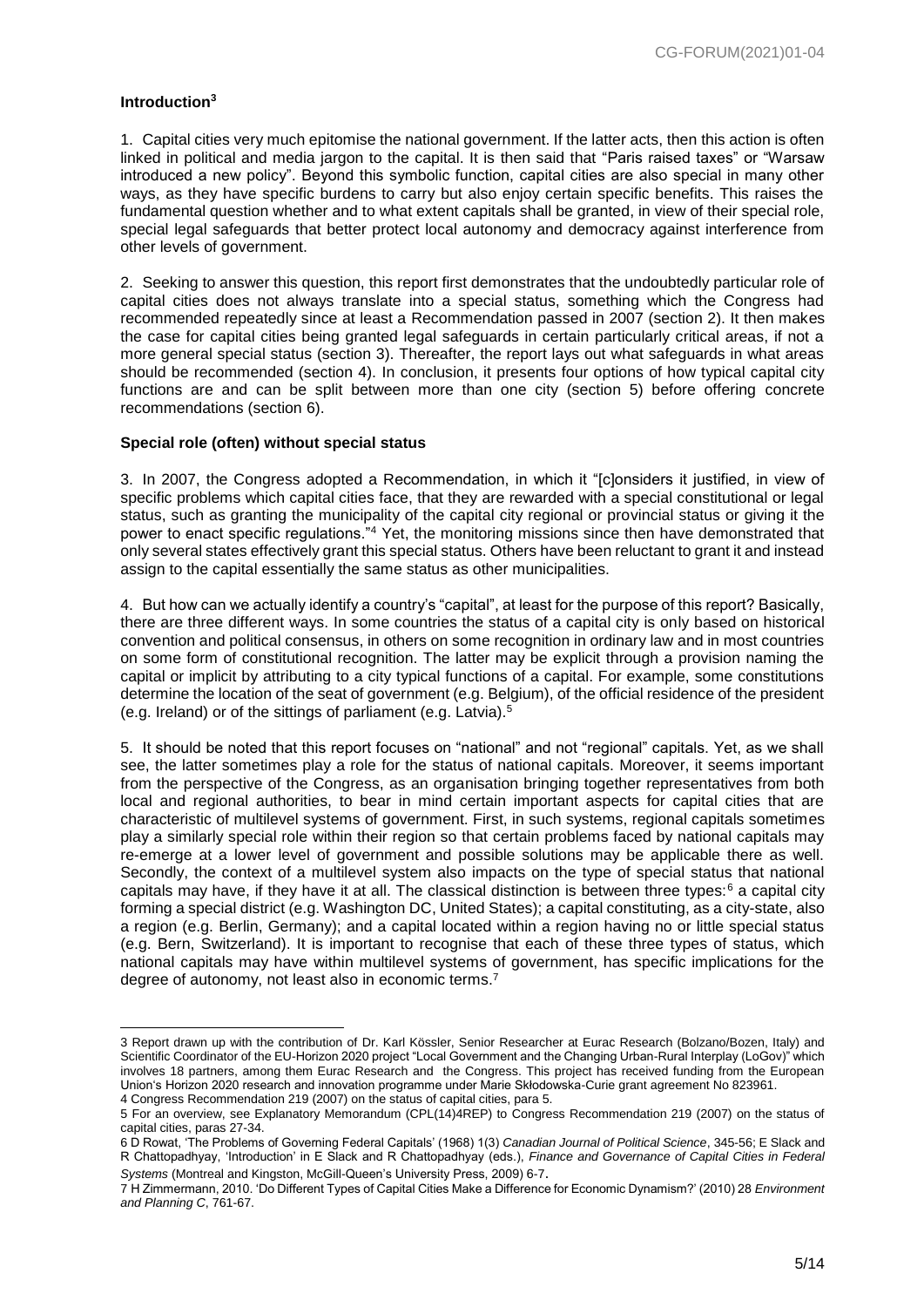6. Whenever capital cities are in such states effectively granted one of the different types of special status mentioned above, it is important to bear in mind the context- and in particular, often historydependent nature of this highly political decision. The recognition of such a status is always linked with intergovernmental relations (and the potential conflicts in these relations) of capitals with the national government, with regional governments, if they exist, and also with other cities. This recognition may reflect, however, very different rationales. While the particular status accorded to Berlin is, among other things, a symbol of German reunification, the decision not to do that in the case of Bern followed a reasoning of pragmatic compromise. The idea was back in 1848 to balance intergovernmental power relationships and to geographically separate political and economic power, with the latter being already concentrated in Zurich. Such thinking is typical of what has been called "secondary capital cities", 8 defined as capitals that are overmatched in terms of economic importance by at least one city within the respective country. A similar situation arose in Turkey where the national government decided to proclaim Ankara as the capital of the new republic, in 1923, whereas Istanbul had been the seat of power during the Ottoman era. This decision was both a geopolitical and symbolic one. Ankara's location, distant to the coasts and almost equally close to all parts of the country, made it a relatively more secure and strategic capital. It also had a symbolic value, portraying the creation of a nation. Today, although Ankara continues to hold the seat of the national government, Istanbul, currently representing nearly one third of Turkey's national economy<sup>9</sup>, is the country's major hub for the trade, industry, finance and tourism sectors. Even though the following is not the case for the relationship between Ankara and Istanbul, this constellation can have negative implications, especially in the absence of special legal safeguards, for the protection of local autonomy because secondary capital cities are often vulnerable to influence from the national and, sometimes, regional government.

## <span id="page-5-0"></span>**Why legal safeguards for capital cities?**

7. One of the main arguments for capitals to have special legal safeguards is that they are, in many respects, different from other cities. In fact, they are in spite of exceptions, such as the above-mentioned "secondary capital cities", typically the demographic, cultural, economic and political centers, a fact which has a number of implications. And it should be borne in mind that these implications are both positive and negative with the balance between the two being different in each individual case.<sup>10</sup> Put simply, "the capital can be both victim and beneficiary of its position in the nation."<sup>11</sup>

8. Evident advantages are prestige as the place of national ceremonies and commemorations, cultural and other infrastructure, material benefits from tourism and high-quality jobs, especially in the public sector by hosting the national government and other significant national institutions. On the other hand, capital cities often bear the brunt of much-lamented overtourism, loose tax income from national government properties and foreign embassies and have to put up with extra costs as a result of typical capital city tasks. Cases in point are higher expenses for public safety, especially in view of capitals being more prone to protests, or public transportation.

9. Besides capitals being different in nature from other cities, their extraordinary political role vis-à-vis the national government is another core argument for having special safeguards for their local autonomy. The inherent physical proximity of the administration of a capital city with the national government can result in political tensions, compromise the autonomy of the capital and more or less overt attempts by the national government to penalise it through various means. That this is actually not a rare scenario in Council of Europe countries is demonstrated by the Congress noting "with regret that the financial system of a capital city is occasionally misused – as a political instrument in conflicts arising from differing party affiliations between the municipality and central government."<sup>12</sup> The events that led to the suspension of the Riga city council are just a recent reminder of potential conflicts between a capital city administration and the national government.<sup>13</sup>

10. It needs to be underlined that developing special safeguards for the protection of capital cities' autonomy is also very much in line with the political priorities of the Congress for 2017-2020. Under the

<sup>-</sup>8 D Kaufmann, *Varieties of Capital Cities: The Competitiveness Challenge for Secondary Capitals* (Cheltenham, Edward Elgar Publishing, 2018).

<sup>9</sup> [www.tuik.gov.tr,](http://www.tuik.gov.tr/) Turkish Statistical Institute

<sup>10</sup> E Slack and R Chattopadhyay, 'Comparative Conclusions' in E Slack and R Chattopadhyay (eds.), *Finance and Governance of Capital Cities in Federal Systems* (Montreal and Kingston, McGill-Queen's University Press, 2009) 295-96.

<sup>11</sup> S Campbell, 'The Enduring Importance of National Capital Cities in the Global Era' (2003) 8 *University of Michigan Working Paper Series (Urban and Regional Research Collaborative)*, 28.

<sup>12</sup> Congress Recommendation 219 (2007) on the status of capital cities, para 6.

<sup>13</sup> [https://www.coe.int/en/web/congress/-/fact-finding-mission-to-latvia-monitoring-committee-concerned-about-the-conditions-of](https://www.coe.int/en/web/congress/-/fact-finding-mission-to-latvia-monitoring-committee-concerned-about-the-conditions-of-implementation-of-territorial-reform)[implementation-of-territorial-reform.](https://www.coe.int/en/web/congress/-/fact-finding-mission-to-latvia-monitoring-committee-concerned-about-the-conditions-of-implementation-of-territorial-reform)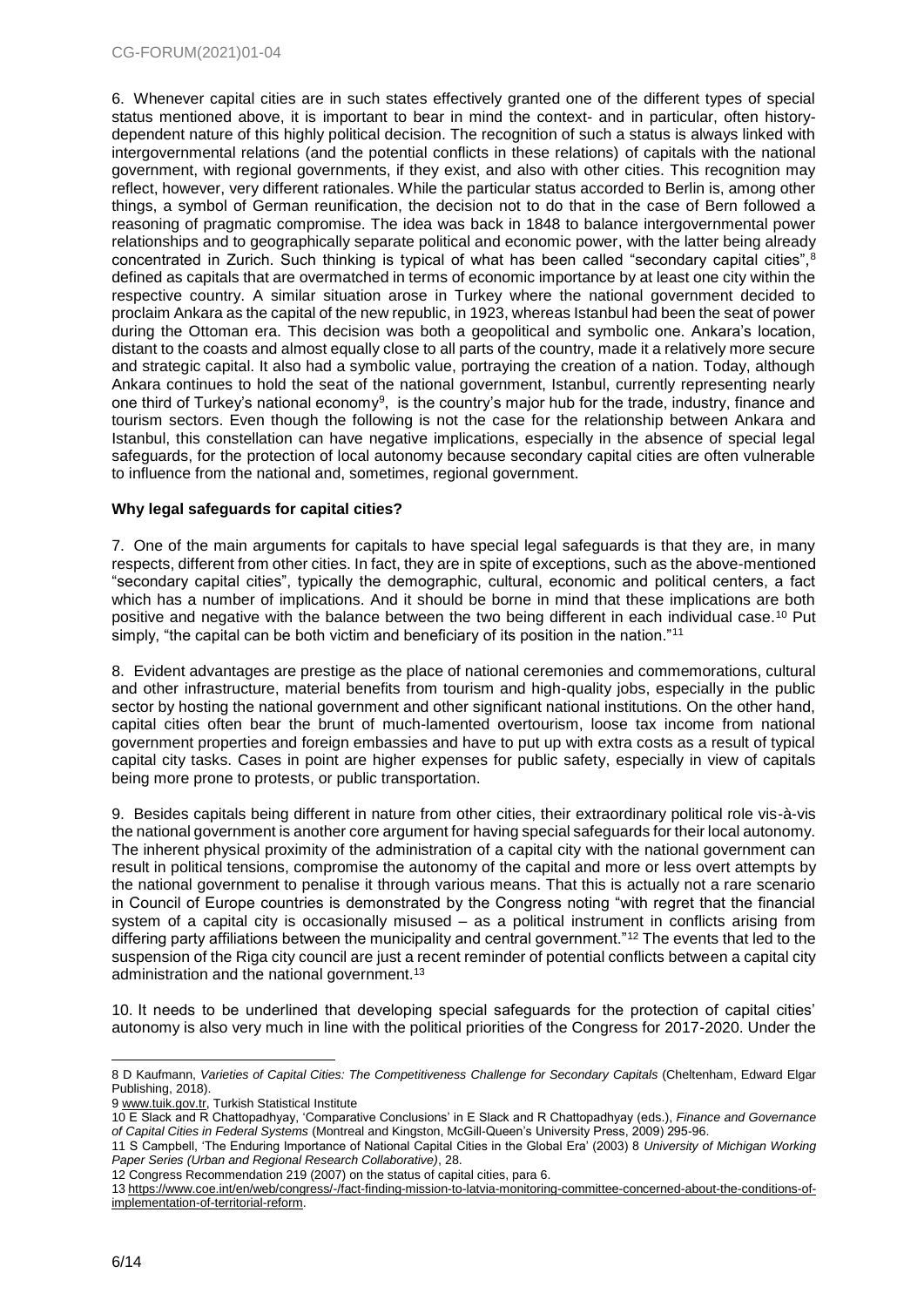first priority "Enhancing the quality of local and regional democracy", the Congress defines as its primary role "to promote and defend local and regional democracy in keeping with the values and priorities of the Council of Europe."<sup>14</sup> More specifically, it vows to combat the reduction of local autonomy<sup>15</sup> and address changing trends in central-local relations,<sup>16</sup> both of which very much speaks to the currently topical issue of capitals needing safeguards against excessive intrusion by national governments.

#### <span id="page-6-0"></span>**What legal safeguards for capital cities?**

11. In view of the arguments for establishing legal safeguards, as discussed in the preceding section, the next step is to identify what safeguards for capitals, both substantive and procedural ones, are most essential and in what areas. This report identifies four such areas: an elected citywide administration to credibly and effectively promote the (specific) interests of the capital; a division of capital city responsibilities from those of other government levels that is clear and respects the principle of subsidiarity; financial resources matching responsibilities; and formalised intergovernmental cooperation, vertically, with the national and, if existing, regional governments, as well as, horizontally, with neighbouring municipalities.

#### <span id="page-6-1"></span>*Elected citywide administration*

12. As for an elected citywide administration as a precondition for promoting specific interests, it must be acknowledged that a local authority whose jurisdiction extend to the whole territory of the capital is not something to be taken for granted. Historically, one exception was London (United Kingdom) between 1986 and 2000, that is the period between the dissolution of the Greater London Council (with responsibilities then transferred to the London boroughs and other entities) and the restoration of a citywide administration through the Greater London Authority.

13. Another exception is Baku (Azerbaijan), which merely has the Baku City Executive Committee as a citywide body but is otherwise governed by 52 separate municipalities. As Azerbaijan's Electoral Code establishes a maximum population size of 299,999 for the election of municipal councillors, a city like Baku with 3 million inhabitants currently cannot be unified in a single municipality. The Congress thus called for the removal of this legal obstacle in one of its recommendation to Azerbaijanis Authorities.<sup>17</sup> Its rapporteurs remained unconvinced by the reasons that Azerbaijan's authorities provided for maintaining the status quo. They would not justify depriving the capital of the right to local selfgovernment which represents a clear example of a relationship between the capital and central government that is tilted in favour of the latter. Instead, the role of the central government should be scaled back to the regulation of the capital's scope of local autonomy and its administrative supervision along the lines of Articles 4 and 8 of the European Charter of Local Self-Government (hereinafter, "the Charter").

14. The Congress reiterated its view laid out in its Recommendation of 2007, according to which "the management of the capital city by centrally appointed authorities or by local district authorities, without an elected municipal government at the level of the capital city, does not comply with the fundamental principles of the Charter."<sup>18</sup> The issue of representation is linked, in particular, to Article 3(2) of the Charter providing that the right to local self-government "shall be exercised by councils or assemblies composed of members freely elected by secret ballot on the basis of direct, equal, universal suffrage".

15. In other cases than that of Baku the problem for local self-government was not the lack of a citywide administration in the capital, but the lack of elections to this administration. For example, in 2012 in Ukraine, after the mayor of Kyiv resigned one day before the end of his term of office, the mayoral election was not held for several years during which time the functions of the Mayor were carried out on an interim basis by the Secretary of Kyiv City Council, Deputy Mayor and the centrally appointed Head of Kyiv City State Administration<sup>19</sup>. This situation, accompanied by political and judicial controversies, led the Congress to recommend without ambiguity to "organise, in the shortest possible time, elections  $\ldots$  in the capital city of Kyiv"<sup>20</sup>. The snap mayoral elections in Kyiv were finally held in 2014. Since then, the Mayor of Kyiv has been also holding office of the Head of Kyiv City State Administration.

<sup>-</sup>14 Congress of the Council of Europe, *Priorities of the Congress 2017-2020*[, https://rm.coe.int/168071b2cb,](https://rm.coe.int/168071b2cb) para 35.

<sup>15</sup> Ibid, para 38.

<sup>16</sup> Ibid, para 44.

<sup>17</sup> Explanatory Memorandum to Recommendation 326 (2012), para 130-134.

<sup>18</sup> Congress Recommendation 219 (2007) on the status of capital cities, para 3.

<sup>19</sup> Explanatory Memorandum to Recommendation 348 (2013), paras 196-201.

<sup>20</sup> Recommendation 348 (2013), para 7b.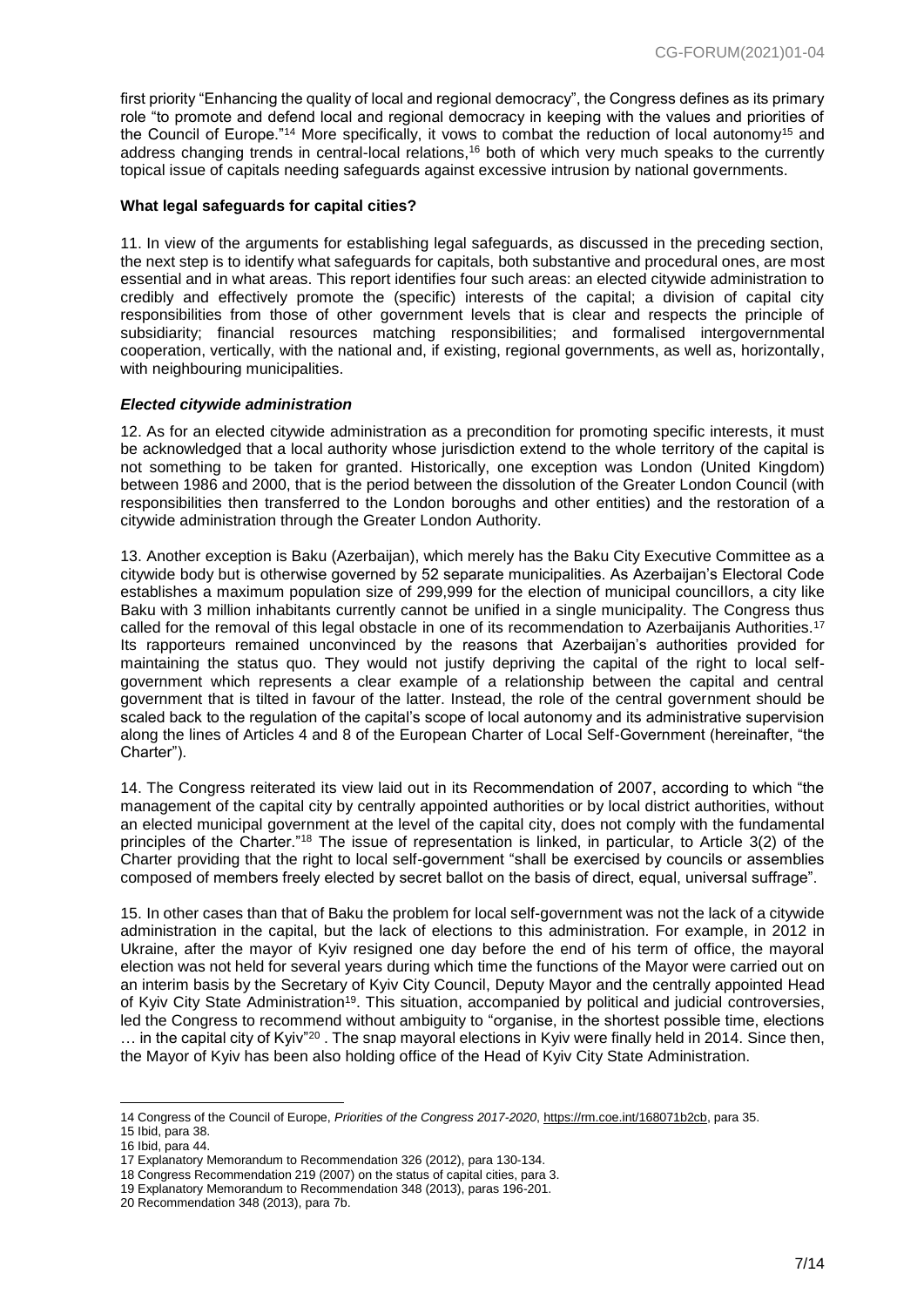16. However, a Congress report adopted in 2013 already pointed to the issue of certain bicephalism in the functioning of local self-government in Kyiv, as a result of unclear distribution of functions and overlapping of competences between the Mayor and the Head of the City State Administration who exercises the executive power in Kyiv (and operates as executive body of Kyiv City Council). One of the latest attempts to address this issue has been a draft law "On the Capital of Ukraine – Hero City Kyiv" (No. 2143-3), which aims to substantially amend the law from 1999 regarding the distribution of power<sup>21</sup>. This draft law was adopted by the Parliament of Ukraine in the first reading in October 2019.

17. It proposes to separate local self-government (through the Kyiv City Council and Mayor) and the state executive power in the city (through the Kyiv City State Administration). The draft law envisages that the mayor will head a new executive office of the Kyiv City Council whereas the Head of the Kyiv City State Administration will exercise oversight over the decisions of local government. It has however met with criticism from the Mayor of Kyiv, the Association of Ukrainian Cities and some other local experts who consider that the legislative initiative, if finally adopted, would weaken local self-government in Kyiv. The legal expertise of the draft law provided by the Congress on 29 August 2020<sup>22</sup> has positively assessed the proposed clear separation between the local self-government and state executive power, but has pointed to the unbalanced shift of power to the state city administration, which runs contrary to the proportionality principle laid down in Article 8.3 of the Charter. At the moment of drafting this report, the Ukrainian Parliament Committee in charge of local governance, has recommended the adoption of this draft law in the second reading.

## <span id="page-7-0"></span>*Clear responsibilities in line with the subsidiarity principle*

18. A second issue that requires strong legal safeguards is the clear division of capital city responsibilities from those of higher levels of government and, internally, from the districts of the city. The latter point was rightfully emphasised by the Congress by recommending that member states "provide a clear and transparent division of responsibilities between the municipal and possible district levels of local government in a capital city."<sup>23</sup>

19. The subsidiarity principle is a guideline for the allocation of responsibilities. Even if the term is not explicitly mentioned in the Charter, it is without doubt enshrined in Article 4(3) of the Charter. According to this provision, "[p]ublic responsibilities shall generally be exercised, in preference, by those authorities which are closest to the citizen. Allocation of responsibility to another authority should weigh up the extent and nature of the task and requirements of efficiency and economy." As this weighing up process will always depend on specific contexts and capacities of individual local governments, subsidiarity is something differentiated. In other words, the result of this process must be different for small rural municipalities and cities, and still different for capital cities.

20. Importantly, the subsidiarity principle can be invoked not only when capital cities argue against losing responsibilities (e.g. Copenhagen (Denmark) in 2007 when it became one of 29 municipalities of the *Hovedstaden* region and had to transfer some of its competences to the new region).<sup>24</sup> It can also be invoked to argue for gaining new responsibilities (e.g. Helsinki (Finland) in 2016 when municipalities of the capital city region claimed the right to pursue its own path concerning social welfare and health care reform with reference to their above-average know-how and resources).<sup>25</sup>

21. Moreover, as the Congress clearly pointed out in the Urban Charter II of 2008 that "the principle of subsidiarity cannot stop halfway between the central government and the local level. It must also guide the distribution of responsibilities between the different levels of local government and within local areas." That is why it "should apply, for example, both to large conurbations and to infra-municipal areas (neighbourhoods, wards, districts), which should be able to have their own elected assemblies, budget and local powers and responsibilities."<sup>26</sup> This understanding of a subsidiarity principle operating both above and below a citywide administration is particularly relevant in the case of capitals.

<sup>21</sup> The context for this draft law is the reform package launched by the new President of Ukraine which includes a proposal to amend the Constitution with regard to local self-government and decentralization. In December 2019, the President submitted to the *Verkhovna Rada* a revised version of the draft law "On Introducing Amendments to the Constitution of Ukraine (on decentralisation)" (#2598). All this follows a failed attempt in 2016 to amend the Constitution on these very same issues. 22 See Analysis Report on the Draft Law of Ukraine "On the City of Kyiv – Capital of Ukraine" (No. 2143-3) by Francesco Palermo, from 29 August 2020

<sup>23</sup> Congress Recommendation 219 (2007) on the status of capital cities, para 10.

<sup>24</sup> Explanatory Memorandum to Recommendation 350 (2013), para 6e.

<sup>25</sup> Explanatory Memorandum to Recommendation 396 (2017), paras 68-70.

<sup>26</sup> Congress Resolution 269 (2008)1 European Urban Charter II – Manifesto for a new urbanity, 3.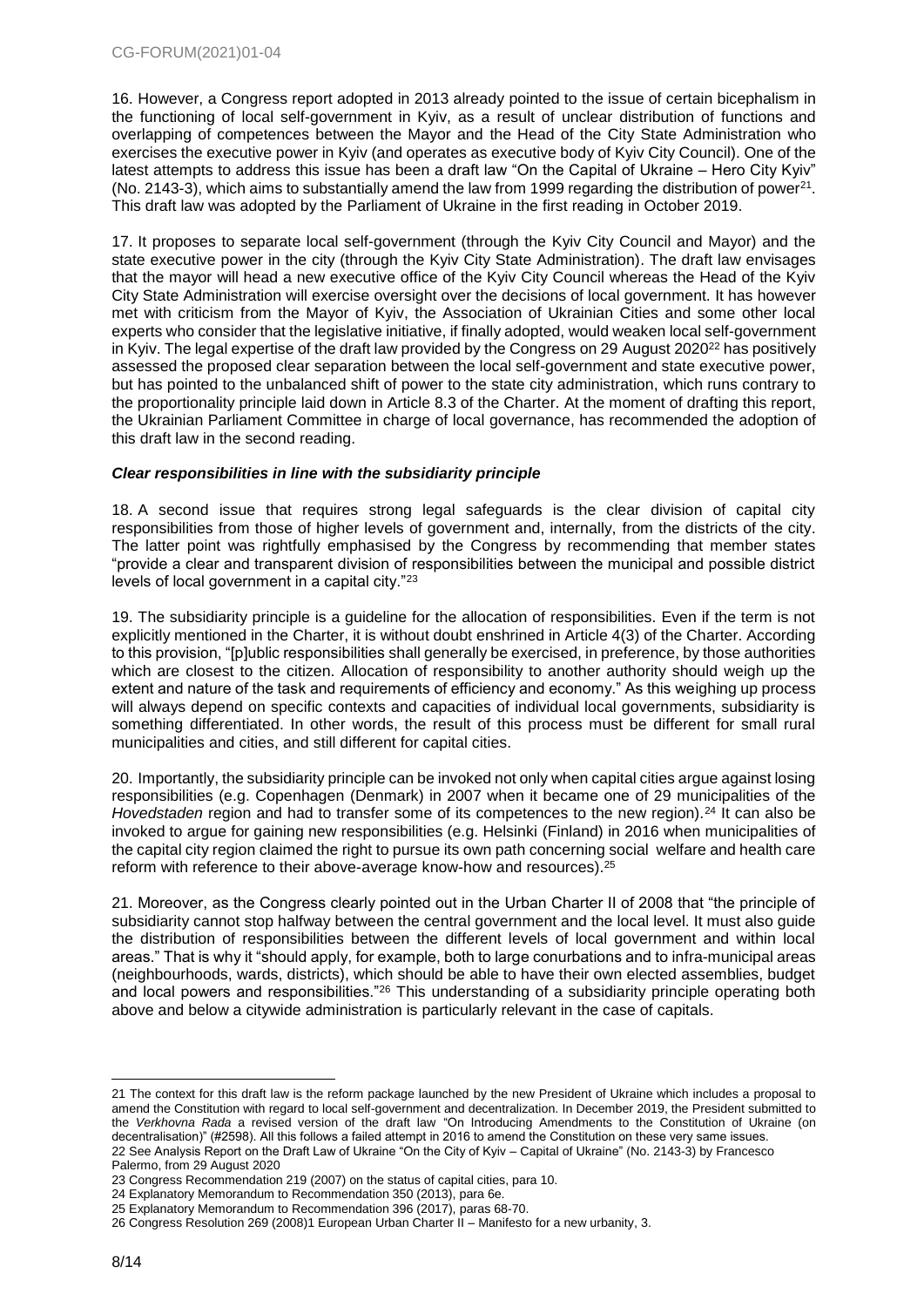22. While the Charter does not contain an explicit provision on the division of responsibilities with districts, it certainly does not rule out what has been called a "divided" administrative system as opposed to a "unified" one.<sup>27</sup> As a matter of fact, the Charter provides a justification for the choice of a divided system, especially in case of bigger cities like capitals, as "local authorities shall be able to determine their own internal administrative structures in order to adapt them to local needs and ensure effective management" (Article 6(1)).

23. Since the Congress has called upon European countries already in 2007 to "provide a clear and transparent division of responsibilities between the municipal and possible district levels of local government in a capital city",<sup>28</sup> monitoring missions have revealed quite different forms of such internal subdivisions. Districts in a narrow sense, have elected councils at the helm and such subdivisions often indeed only exist, as in the case of Tirana (Albania),<sup>29</sup> in a country's capital and not in other cities. But other institutional designs of districts, based not only on elected representation, are possible too. For instance, the above-mentioned new draft law aiming to regulate the status of the Ukraine's capital Kyiv foreseeing at the district level – alongside elected councils – as head of the executive a manager who is hired for two years.

24. Irrespective of whether districts are more or less guided by elected representatives, another critical issue for their responsibilities in relation to those of the capital city administration is the entrenchment of these subdivisions. On the one hand, there are "real" two-tier systems where the distribution of responsibilities is enshrined in law. A case in point are the districts of Budapest (Hungary), even if the adequacy of the respective responsibilities in certain policy fields has sometimes been questioned.<sup>30</sup> On the other hand, there are subdivisions of capital cities whose competences are not legally guaranteed in the same way. In 2013, the tasks of Tbilisi's districts (Georgia), for example, were delegated and thus dependent on the exercise of discretionary power.<sup>31</sup> However, in the latest monitoring report on local and regional democracy in Georgia, adopted in 2018, this issue was not raised any longer.

25. If there shall be a clear division of capital city responsibilities from those of their districts, another crucial issue is the criteria for this division. Understandably, the city-wide administration is generally in charge of issue that concern the whole capital or more than one district. Besides this criterion of territorial impact, it is certainly fair to say that it is responsible for most of the important tasks, while districts are primarily occupied with day-to-day administration.<sup>32</sup>

26.A particularly contested policy field in relations between the capital and its districts is in several cases spatial planning. The issue of tensions with internal subdivisions regarding planning activities was raised by the Congress in the case of Budapest.<sup>33</sup> It should be noted, however, that land-use planning is also a delicate issue in the relations of the capital city with neighbouring suburban municipalities and with the central government. The latter's interest in this matter is reflected in a number of countries having national planning commissions in charge of spatial planning regarding the capital and its surroundings.<sup>34</sup>

#### <span id="page-8-0"></span>*Adequate financial resources*

-

27. It is self-evident that for capital cities, as for other local authorities, a clear division of responsibilities following the subsidiarity must be accompanied, to be effective in practice, by *financial resources that are adequate*. In the words of Article 9(2) of the Charter, they "shall be commensurate with the responsibilities". As the Explanatory Report to the Charter warned "[t]he legal authority to perform certain functions is meaningless if local authorities are deprived of the financial resources to carry them out." While the Congress particularly emphasises the realisation of this "concomitance principle" as one of its priorities concerning all local authorities,<sup>35</sup> it also recommends, more specifically, that all member states ensure that "subdivisions of the capital city have sufficient financial resources".<sup>36</sup> This brings us again back to the issue of districts.

<sup>27</sup> Explanatory Memorandum (CPL(14)4REP) to Congress Recommendation 219 (2007) on the status of capital cities, para 67. 28 Congress Recommendation 219 (2007) on the status of capital cities, para 10.

<sup>29</sup> Explanatory Memorandum to Recommendation 349 (2013), para 93.

<sup>30</sup> Explanatory Memorandum to Recommendation 341 (2013), paras 89-91.

<sup>31</sup> Explanatory Memorandum to Recommendation 334 (2013), paras 76-83.

<sup>32</sup> For an overview, see the table in Explanatory Memorandum (CPL(14)4REP) to Congress Recommendation 219 (2007) on the status of capital cities, para 115.

<sup>33</sup> Explanatory Memorandum to Recommendation 341 (2013), paras 89-91.

<sup>34</sup> E Slack and R Chattopadhyay, 'Comparative Conclusions' in E Slack and R Chattopadhyay (eds.), *Finance and Governance of Capital Cities in Federal Systems* (Montreal and Kingston, McGill-Queen's University Press, 2009) 304.

<sup>35</sup> Congress of the Council of Europe, *Priorities of the Congress 2017-2020*[, https://rm.coe.int/168071b2cb,](https://rm.coe.int/168071b2cb) para 39.

<sup>36</sup> Congress Recommendation 219 (2007) on the status of capital cities, para 10.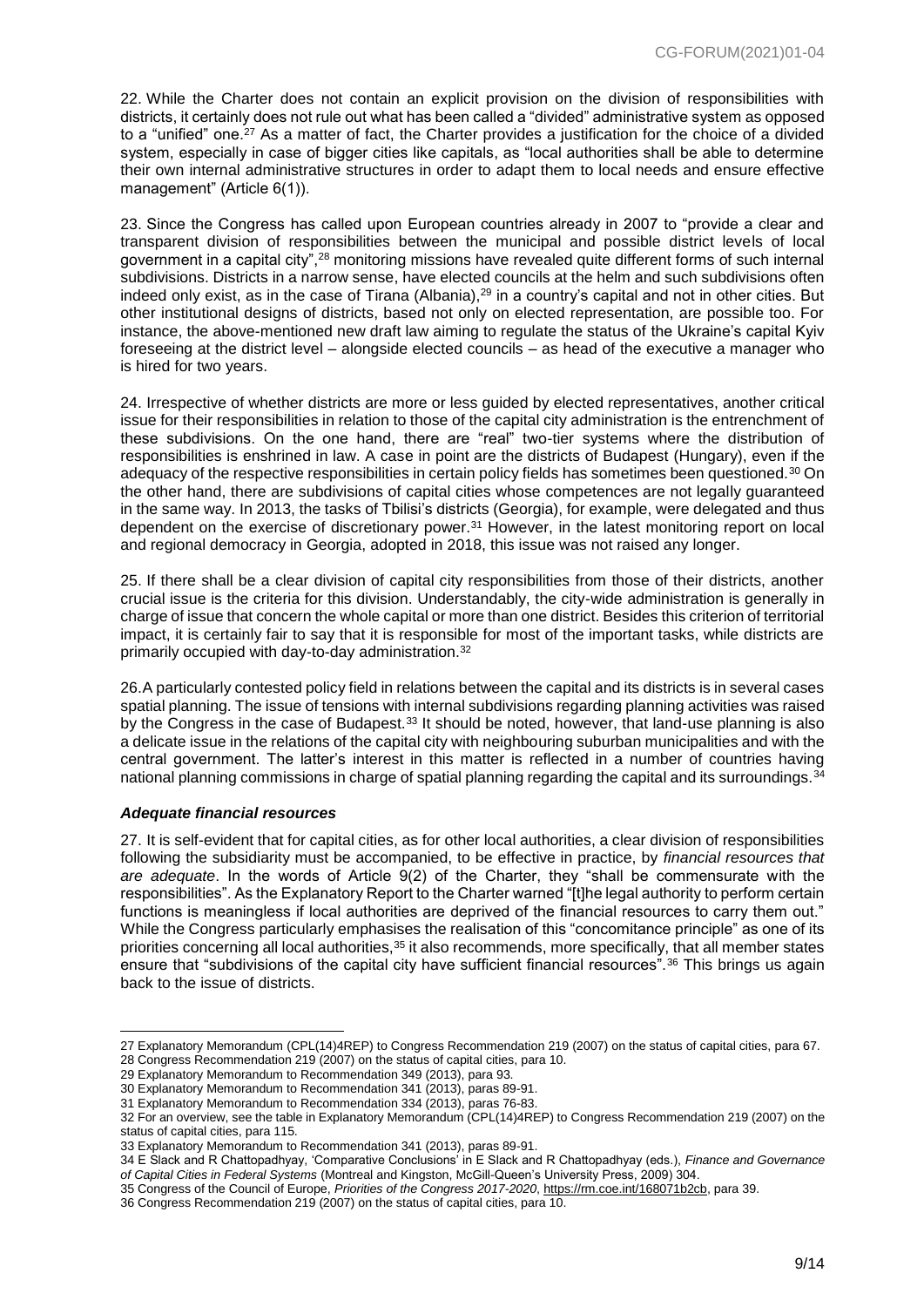28. As a matter of fact, the allocation of funds for both the city-wide administration and its subdivisions follows quite different methods and principles. The important thing from the perspective of the Charter is, of course, that both have financial means commensurate with their responsibilities. In the case of Skopje (North Macedonia), for instance, there is a joint fund with the respective shares determined by a methodology of the ministry of finance, even if the lack of a clear distinction between the competences of the city and its ten districts arguably makes compliance with the concomitance principle rather difficult to assess<sup>.37</sup> . From a comparative perspective, however, the model of the capital city dominating financial relations with their subdivisions through their power of allotting funds to these two tiers of local administration,<sup>38</sup> is certainly still the most widespread. In such cases it is obvious that the city-wide administration has more leeway to make sure that financial resources are commensurate in accordance with the Charter.

29. Obviously, avoiding underfunding depends for both tiers on two variables, i.e. the extent of the spending requirements resulting from their responsibilities and of the financial means at their disposal. Importantly, the expenditures include in the case of capital cities also those related to extra tasks which are less or not relevant for other cities such as the protection of national institutions, the preservation of national monuments, the maintenance of infrastructure connecting the capital with other places within the country and beyond.

30. How then to ensure that financial capacity matches spending needs? Basically, capitals may benefit, like other local authorities, from two general types of resources, i.e. own revenues (taxes, user fees, etc.) and financial transfers.<sup>39</sup> But unlike others they are with regard to both kinds of resources in a particular situation. Concerning own revenues, it needs to be mentioned that capitals sometimes rely, like other local authorities, to a quite significant extent on property taxes. This raises the question on what financial arrangements to make for national government properties. From a comparative point of view, the main solutions are that the national government pays property taxes (e.g. South Africa) or that it makes payments in lieu of such taxes (e.g. Belgium).<sup>40</sup>

31. In respect of financial transfers from the national government and/or, in the context of a multilevel system, the regional government, there are further issues that testify to the particularity of capital cities. An important insight to start with is that their frequently considerable reliance on transfers is best mitigated by increasing self-sufficiency through diversification of the local economy. This is because the national government's priority is often not the economic development of the capital but to run there an effective administration. Unless it becomes adequately diversified, a capital city can therefore "resemble a company town".<sup>41</sup>

32. Apart from general financial transfers schemes that are also open to other local authorities, a very specific issue regarding payments from other governments is if and how indemnify a capital city for additional expenditures related to the above-mentioned extra tasks. This very topic has actually received considerable attention in reports of the Congress for almost two decades. Already in 2003 it pointed to the necessity of special funds to compensate for the extra needs concerning the development and maintenance infrastructure appropriate for a capital city and serves the rest of the country.<sup>42</sup>

33. Slovenia's Capital City Act of 2004, amended several times since then, provides an interesting example of a special financial arrangement. The law defines additional responsibilities of Ljubljana stemming from its role as the country's capital and grants additional resources, as a share in personal income tax, to carry out those tasks. $43$  By contrast, the absence of a mechanism of indemnification, often despite repeated requests, has been a central issue in a number of Congress reports. For example, the lack of a financing system taking into account extra costs from capital city functions has been criticised with regard to Madrid (Spain)<sup>44</sup> and Reykjavík (Iceland).<sup>45</sup> Also with regard to Bern (Switzerland), the Congress recently called on the Swiss authorities to establish a legal framework

*Paper Series (Urban and Regional Research Collaborative)* 11.

<sup>37</sup> Recommendation 329 (2012), para 5.

<sup>38</sup> Explanatory Memorandum (CPL(14)4REP) to Congress Recommendation 219 (2007) on the status of capital cities, para 117. 39 See F Palermo and K Kössler, Comparative Federalism: Constitutional Arrangements and Case Law (Oxford, Hart Publishing, 2017) 300-305.

<sup>40</sup> See E Slack and R Chattopadhyay, 'Comparative Conclusions' in E Slack and R Chattopadhyay (eds.), *Finance and Governance of Capital Cities in Federal Systems* (Montreal and Kingston, McGill-Queen's University Press, 2009) 318-21. 41 S Campbell, 'The Enduring Importance of National Capital Cities in the Global Era' (2003) 8 *University of Michigan Working* 

<sup>42</sup> Congress Recommendation 133 (2003) on the management of capital cities.

<sup>43</sup> Explanatory Memorandum to Recommendation 308 (2011), para 119.

<sup>44</sup> Explanatory Memorandum to Recommendation 336 (2013), para 63.

<sup>45</sup> Explanatory Memorandum to Recommendation 402 (2017), para 116.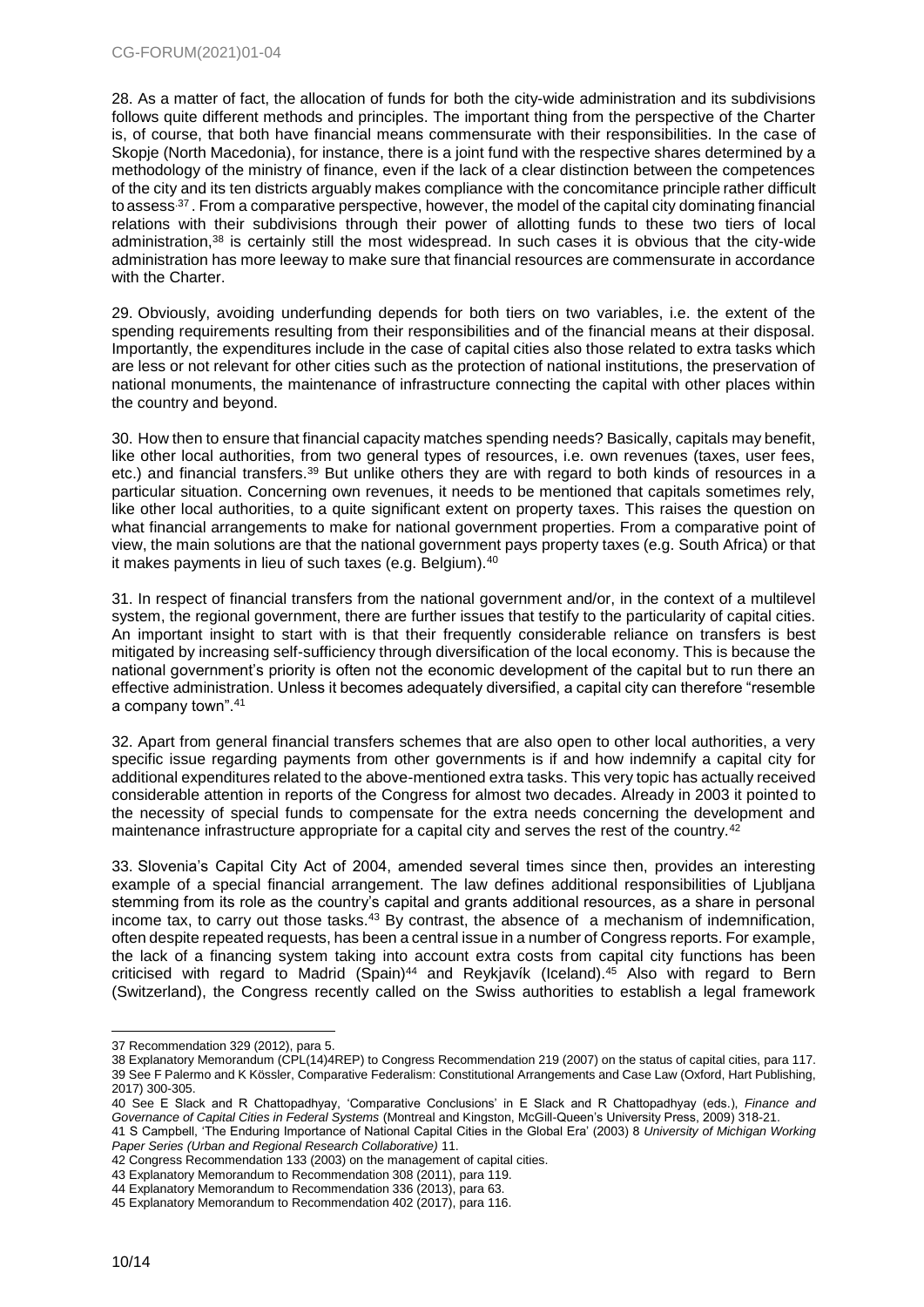concerning "funding of the cost to Bern of hosting not only the Federal Government and Parliament but also foreign embassies and diplomatic representations".<sup>46</sup>

34. Comparative research demonstrates that compensation of specific capital city costs may be effected in least two different ways.<sup>47</sup> First, the capital may benefit from grants that come with the condition that the funds be used for specific tasks such as the development and maintenance of the additional infrastructure need for the political centre (e.g. Brussels in Belgium). Secondly, it is also an option that the central government directly delivers certain services and assumes the costs (e.g. Ottawa in Canada).

#### <span id="page-10-0"></span>*Formalised intergovernmental cooperation*

35. A fourth area where special safeguards appear to be of critical importance is that of *formalised*  intergovernmental *cooperation*. In this regard, it is important to bear in mind that such cooperation can, and actually should have, both a vertical and horizontal dimension. The latter refers to the relations of a capital city with its neighbouring municipalities. This is of course a topic that is relevant for other cities too and which has received increasing academic attention through burgeoning research on the governance of metropolitan areas.<sup>48</sup> An example for multifunctional cooperation with a certain degree of institutionalisation are the "Hauptstadtregion Schweiz" (capital city region Switzerland) which brings together Bern with other municipalities and even several cantons in an effort to strengthen the wider are regarding seven key issues.<sup>49</sup> From a comparative perspective, the most common issues for horizontal collaboration are waste management, public transport, environment protection, public utilities such as gas, electricity and water supply, as well as spatial planning.<sup>50</sup>

36. The nature of vertical cooperation is different because it is complemented by powers of supervision of the central government and, if it exists, the regional government and by the hierarchy that comes with them. It is therefore key to the protection of local autonomy, in view of their politicised position perhaps even more for capitals, that control is appropriately counterbalanced with cooperation.

37. In this regard, Article 4(6) of the Charter stipulates that "[l]ocal authorities shall be consulted, insofar as possible, in due time and in an appropriate way in the planning and decision-making processes for all matters which concern them directly". Importantly, cooperation is not only a general requirement but should guide, more specifically, the process of granting them particular legal safeguards. In this respect, the Congress expressly recommended that member states "involve the municipal government of the capital city, which is in the process of being granted a special status, in the decision-making process, guaranteeing the possibility of prior consultation, according to Article 4.6".<sup>51</sup> On the other hand, the Charter also provides guidelines regarding administrative supervision which shall normally be limited to checking compliance with the law (Article 8(2)) and be proportionate to the importance of the interests to be protect (Article 8(3)).

38. Apart from the delicate balance between cooperation and supervision, the relations between the capital and the central government also raise the question of whether their particular nature should also be reflected in special bilateral channels. Indeed, the experience of the Congress has shown that representatives from capital cities sometimes perceive their specific interests as not being effectively represented by local government associations. The latter are, however, usually the key actors for multilateral collaboration through institutionalised conferences or informal channels. Therefore, mechanisms of bilateral cooperation with higher government levels could be considered. In 2003, the Congress lamented that legislative frameworks for such cooperation are absent in most cases, as is effective participation in the national (and possibly regional) legislative process affecting capital cities.<sup>52</sup> Not much seems to have changed since then. Quite recently, the Mayor of Reykjavik echoed exactly the two aforementioned points. First, his city's interests are too different from those of other local governments in order to be effectively represented by the country's association of municipalities. Secondly, the electoral system for Iceland's Parliament overrepresents voters in rural areas so that urban interests are marginalised in the law-making process.<sup>53</sup>

<sup>46</sup> Recommendation 407 (2017), para 5.

<sup>47</sup> See E Slack and R Chattopadhyay, 'Comparative Conclusions' in E Slack and R Chattopadhyay (eds.), *Finance and Governance of Capital Cities in Federal Systems* (Montreal and Kingston, McGill-Queen's University Press, 2009) 315-18. 48 See e.g. R Stren and R Cameron, 'Metropolitan Governance Reform: An Introduction' (2005) 25 *Public Administration and* 

*Development* 275; E Slack and R Chattopadhyay (eds), *Governance and Finance of Metropolitan Areas in Federal Systems* (Oxford, Oxford University Press, 2013).

<sup>49</sup> [https://hauptstadtregion.ch/.](https://hauptstadtregion.ch/)

<sup>50</sup> Explanatory Memorandum (CPL(14)4REP) to Congress Recommendation 219 (2007) on the status of capital cities, para 134. 51 Congress Recommendation 219 (2007) on the status of capital cities, para 10.

<sup>52</sup> Congress Recommendation 133 (2003) on the management of capital cities.

<sup>53</sup> Explanatory Memorandum to Recommendation 402 (2017), para 117.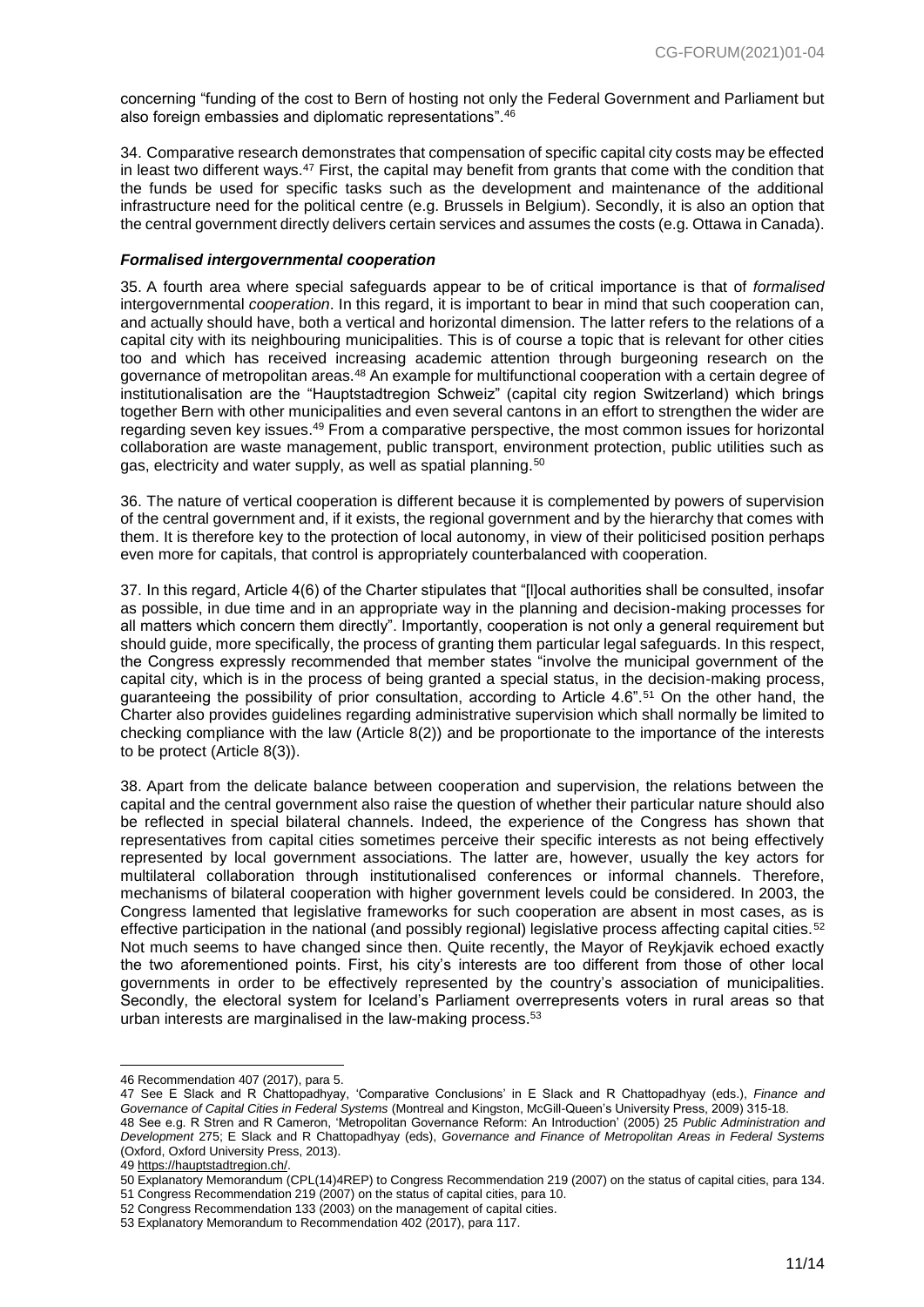39. In light of the requirements of the Additional Protocol to the European Charter of Local Self-Government on the right to participate in the affairs of a local authority, it is also crucial to bring public affairs closer to the people. Taking part in local decision-making can therefore be seen as a necessary complement to intergovernmental relations that mainly involve politicians and civil servants. Capital authorities should have a wide range of participation mechanisms at their disposal to involve citizens in the conduct of local affairs. The use of new information and communication technologies is an effective tool to increase citizens' participation in local decision making.

## <span id="page-11-0"></span>**More than one capital city? The splitting of capital functions**

40. There can be no doubt that countries having one single capital are by far most common. Yet, there are certain particular cases in which one and the same country has in certain respects two or even more capital cities. In Europe, such cases are more frequent than one might think, even though they differ considerably from each other. From a comparative point of view, there appear to be four types that should be distinguished.

41. In some countries, there is a *split between the constitutional capital and the seat of government*. The most obvious case is the Netherlands where Amsterdam has been recognised as capital ever since the defeat of the French in 1814, even if this fact was mentioned in the Dutch Constitution only much later. It was a revision in 1983 which stipulated that "the King shall be sworn in and inaugurated as soon as possible in the capital city, Amsterdam" (Article 32). While the latter city is therefore considered the constitutional capital, the seat of government is in The Hague which is home to the Parliament, Ministries and the Supreme Court of the Netherlands. Furthermore, and this is important in terms of additional functions entailing both advantages and burdens, The Hague is, of course, also a center of international law and global politics by hosting the International Court of Justice, the International Criminal Court and more than 100 international organisations. Another example of a split between the constitutional capital and the seat of government, albeit at the sub-state level and due to different historical reasons, is the Republika Srpska (Bosnia and Herzegovina). The Constitution of this entity of Bosnia and Herzegovina declares that "[t]he capital of the Republic shall be Sarajevo." (Article 9). In fact, however, Sarajevo today only hosts the state Government, while the seat of the Government of the Republika Srpska is located in Banja Luka.

42. In a second set of cases, there is a *split of the seat of government function* between cities. After the reunification of Germany, for example, Berlin became the official capital by virtue of the Unification Treaty of 3 October 1990. Yet, this did not imply that all parts of the national government left Bonn, the former (Western German) capital. In fact, only the Berlin/Bonn Act enacted in 1994 regulated the relationship between the two cities. First, the law awarded to Bonn a unique title by calling it "federal city". Secondly, it also included substantive provisions such as the foundations for concluding in the same year an agreement on compensation measures for the region of Bonn, which amounted to almost 1.5 billion EUR to be spent between 1995 and 2004. Thirdly and most importantly, the piece of legislation regulated the move of many national institutions to Berlin, but also the move of other institutions to Bonn. These transfers were implemented over several years and 1999 was most important, as it witnessed the move of the German Parliament (*Bundestag*) to the Reichstag building in Berlin. However, at the same time, the Federal Court of Auditors and the Federal Cartel Office were moved to Bonn. Still today, six federal ministries, such as the important ministries for defence, environment and health, are mainly located there. Moreover, the ministries moved to Berlin have second offices in Bonn, which is also the second official residence of the German President, the Chancellor and the Federal Council (*Bundesrat*), i.e. the legislative body bringing together representatives of the sixteen *Länder*. To a much more limited extent, also Montenegro splits the seat of government function between two cities. While most offices are certainly in Podgorica, the old royal capital Cetinje has its special status recognised in the national constitution and is the place of the official residence of the President of Montenegro. Moreover, also the National Museum, National Library and National Archive, as well as the Ministry of Culture are located in this town of little more than 14,000 inhabitants.

43. A third set of countries is characterised by having the *supreme judiciary bodies located outside the (primary) capital*. Such a geographical split of the branches of government is not only the case in Germany where Karlsruhe hosts the Federal Constitutional Court (*Bundesverfassungsgericht*) and the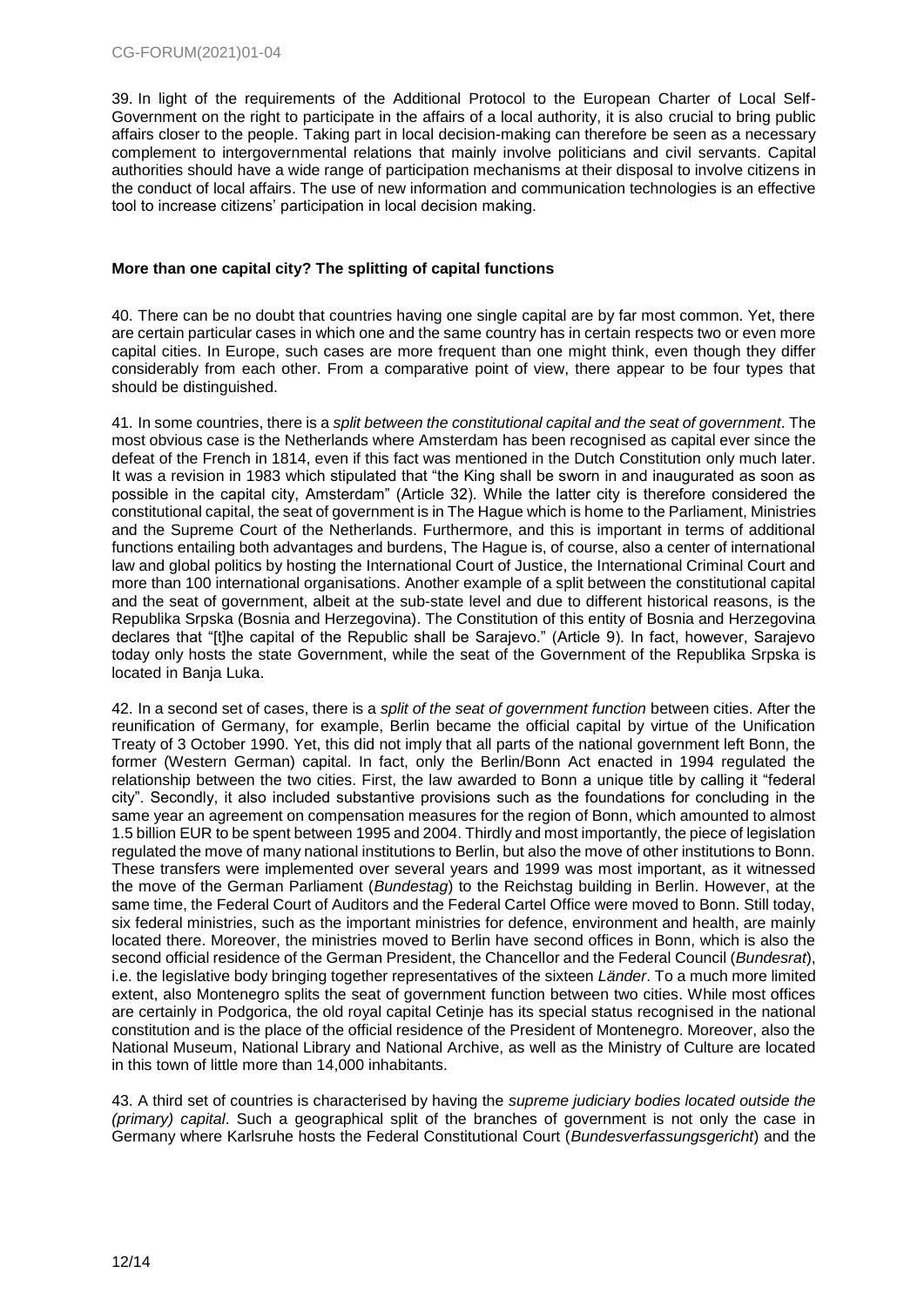Federal Court of Justice for civil and criminal matters (*Bundesgerichtshof*).<sup>54</sup> The fact that Article 13 of the Czech Constitution declares that "[t]he capital city of the Czech Republic is Prague", does not prevent the country from having most of the higher courts located in Brno. Actually, this was precisely done in order to counter *pragocentrismus*, i.e. an excessive concentration of power in Prague. There is a similar situation in Russia. Article 70(2) of the Constitution proclaims that "[t]he capital of the Russian Federation shall be the city of Moscow" and that "[t]he status of the capital shall be established by federal law". Nonetheless, the country's Constitutional Court was in 2009 moved from Moscow to Saint Petersburg, often unofficially called "the northern capital of Russia", which thus also has a share in typical capital city functions.

44. In still other cases, there may not be two seats of government institutions but still a *split of certain typical political functions of capital cities*. For example, Bern certainly fulfills most of these functions, even if it is called "capital" only sometimes and colloquially but "federal city" in official terms. The country's constitution uses neither term. After Bern had been selected by parliamentary vote in 1848 as "federal city" and main seat of federal government institutions, other cities were "compensated" as hosts of other significant institutions. Examples are the location of the Swiss Federal Institute of Technology (*Eidgenössische Technische Hochschule – ETH*) in Zurich and of the Federal Supreme Court (*Bundesgericht*) in Lausanne. Yet, despite the central status of Bern for the politics of Switzerland not all typical political functions of capital cities are concentrated there. As a recent study revealed, 55 activities of policy consultants or lobbyists, are in the Swiss case not so much concentrated in the capital than in other countries. Cities like Zurich or Geneva are very important too in this regard. To make an example, Zurich hosts many influential media organisations and also powerful unions such as Economiesuisse and Avenir Suisse. This "polycentrism" of political functions is certainly facilitated by short distances (and efficient transport infrastructure) and therefore not easily replicable in other cases.

#### <span id="page-12-0"></span>**Conclusions**

45. This report builds on a commitment of the Congress to capital cities which has been strong since, at least, the early-2000s. This is exemplified by two Congress Recommendations, adopted in in 2003 and 2007 which focused, respectively, on the management and status of such cities.<sup>56</sup> The latter Recommendation was accompanied by an explanatory memorandum based on a comparative study that brought together replies to a questionnaire from 41 members of the Group of Independent Experts.<sup>57</sup> and provided a comprehensive overview of the situation in the Member States of the Council of Europe.

46. Capitals obviously share certain challenges like air pollution, urban sprawl and congestion with other cities, but they still differ from them because "the capital function secures strong and lasting centrality".<sup>58</sup> Capitals have such centrality on a national and sometimes also international scale, and typically regarding a number of spheres such as politics, economy and culture.

47. The rapporteur finds it very important to draw appropriate political and legal conclusions from the understanding of specific realities of capital cities, their individual contexts and wishes that vary from country to country in the light of the findings highlighted during the monitoring visits.

48. On these grounds, the rapporteur considers that instead of a rigid approach to "impose" a specific kind of special status, tout court, on all capitals, countries should have some margin of appreciation to account for these individual conditions while finding and implementing appropriate legal safeguards in the four above-mentioned areas.<sup>59</sup> Such flexibility should be the guideline as long as the political process involves consultation and cooperation with the authorities of the capital city, something that is mandated, by Article 4(6) of the Charter.

<sup>54</sup> It should be noted that also the remaining supreme federal courts stipulated by Article 95(1) of the German Basic Law are located outside of Berlin (and Bonn): the Federal Administrative Court (*Bundesverwaltungsgericht*) in Leipzig, the Federal Finance Court (*Bundesfinanzhof*) in Munich, the Federal Labour Court (*Bundesarbeitsgericht*) in Erfurt and the Federal Social Court (*Bundessozialgericht*) in Kassel.

<sup>55</sup> [https://www.myscience.ch/en/news/2012/sonderfall\\_hauptstadt\\_bern.](https://www.myscience.ch/en/news/2012/sonderfall_hauptstadt_bern)

<sup>56</sup> Congress Recommendation 133 (2003) on the management of capital cities; Congress Recommendation 219 (2007) on the status of capital cities.

<sup>57</sup> Explanatory Memorandum (CPL(14)4REP) to Congress Recommendation 219 (2007) on the status of capital cities.

<sup>58</sup> J Gottmann and RA Harper, *Since Megalopolis: The Urban Writings of Jean Gottmann* (Baltimore and London, The Johns Hopkins University Press, 1990) 63.

<sup>59</sup> See above paras 11-37.